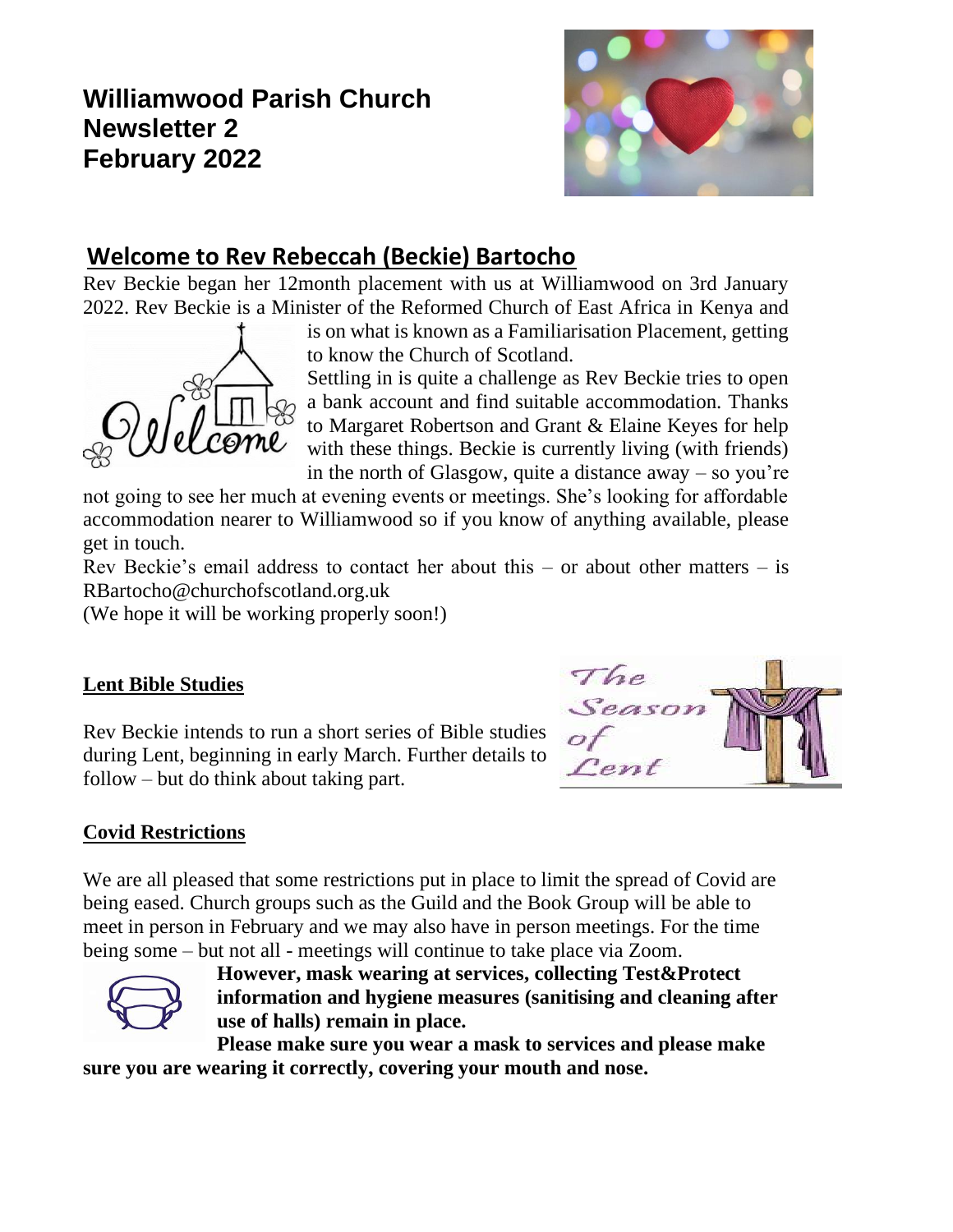We will also keep our one-way system in the sanctuary and some of our pews taped off until after the March service of Holy Communion.

Updates will be given as things progress. We are grateful to the folks from our Property Committee and others who are keeping up to date with regulations and making sure everything is safe and as it should be throughout our church building.

### **The Guild.**

After a long absence during Covid when we kept in touch mostly by phone, the Guild was able to get back together in October 2021.

Our meetings took place on alternate Tuesday afternoons in the Sanctuary. We had a good variety of talks and activities and enjoyed the company and fellowship.

Due to the reintroduction of some restrictions however, our first meeting in January had to be on zoom. This was very successful and enjoyable.

We decided to cancel the second meeting in January, but now look forward to the rest of our Spring syllabus.



**The World Day of Prayer will be hosted by Williamwood Guild this year on Friday 4th March.**

### **Church Membership**

If you – or someone you know – is not a communicant member of our congregation at Williamwood you or they might want to consider becoming so.

If you have been a member of another denomination or congregation you simply need to contact the Session Clerk and ask about transferring your membership to Williamwood.

If you have not been a communicant member here or anywhere else, you may wish to speak to the Minister. Usually people are 'admitted' during a service where they are asked to profess faith in Jesus Christ (by answering a simple question followed by a prayer said by the Minister). Sometimes it is possible to become a member by asking the Kirk Session to allow your name to be added to our Roll.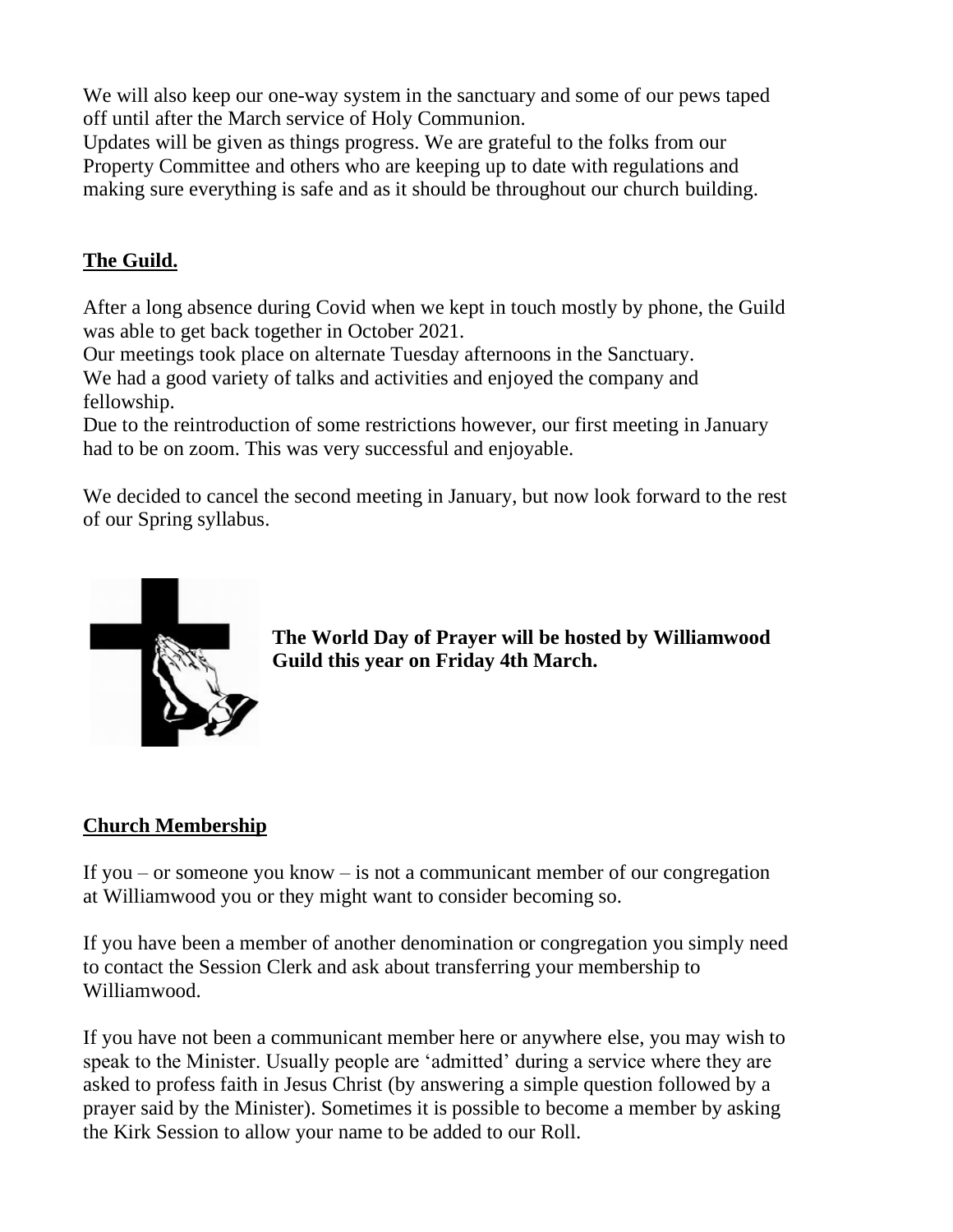The Minister is happy to discuss these options with anyone who would like to explore communicant membership.

### **New Year : New Opportunities**

As we get into a new year in our congregation's life you are invited to think about whether you could take on a role or task to contribute to our mission and ministry here.

We are looking for -

- A Co-ordinator for the Sunday School to work with existing Sunday School **Leaders**
- A Convener/Joint Conveners of our Events Committee.
- Members for our Events Committee.
- Folks to join our Tech Team.
- Folks to help in identifying and applying to grant awarding bodies
- People to serve as Members of the Congregational Board.
- An elder or elders to serve on Glasgow Presbytery as additional elders.

### **Fairtrade Fortnight**

Fairtrade Fortnight takes place from 21st February to 6th March. Further details about what we might do as a congregation to mark and support this will be made known later.



Meantime you are invited to make a conscious effort during this fortnight to buy Fairtrade goods –flowers, wine, coffee, chocolate, bananas and other items. You are also encouraged to support retailers (such as our local Scotmid) who are committed to providing a range of Fairtrade goods.



### **Two Messages of Thanks**

"Thanks have been received from Embrace The Middle East and the Lodging House Mission for donations from Williamwood Parish Church for their Winter Appeals." Thank you to all who donated.

Morag Young would like to thank everyone one who

helped to raise £155 through the sale of cakes. The monies have been forwarded to the church treasurer.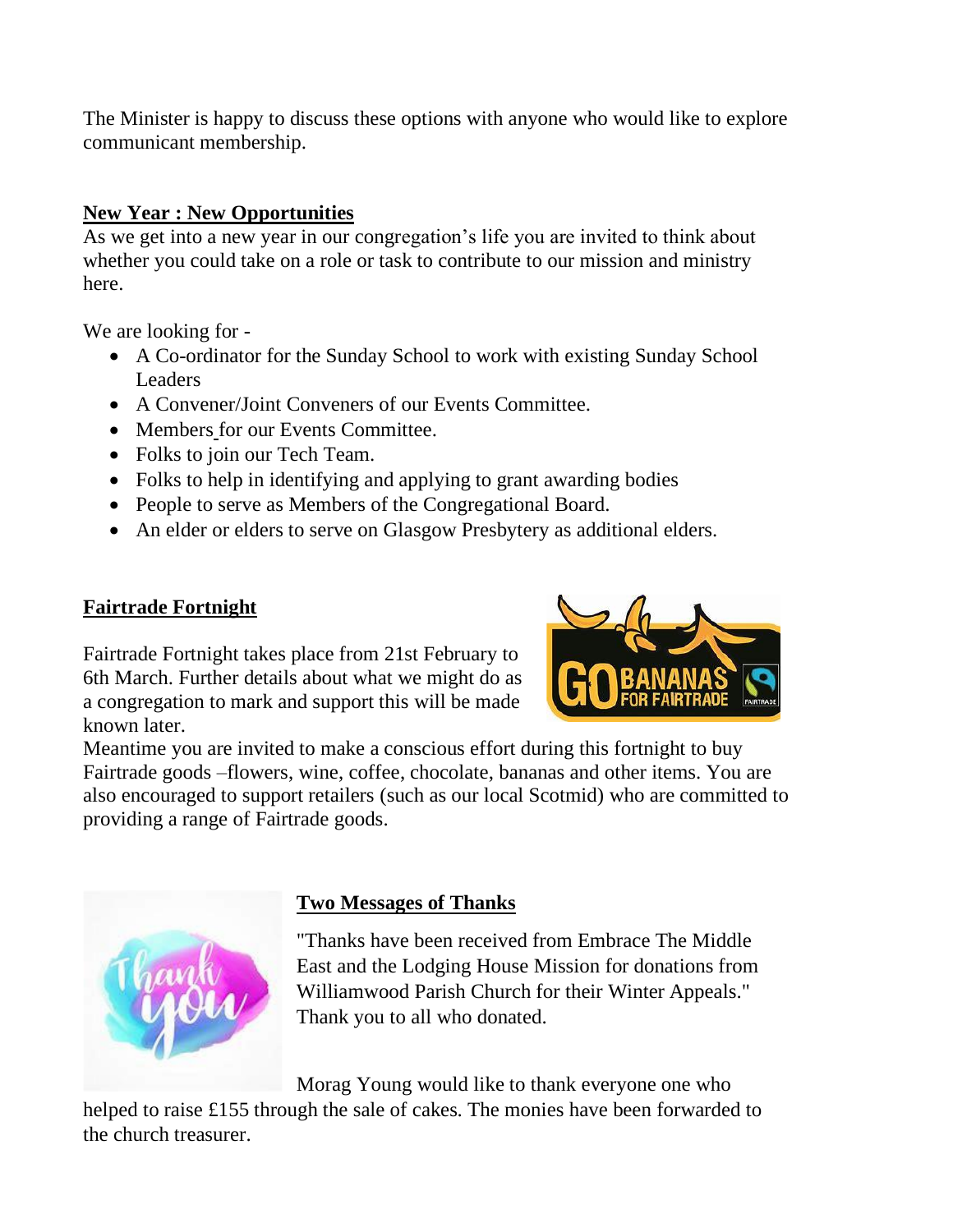

### We are happy to say that coffee after church will return on **Sunday 6th February**.

Entry to the hall can be made down the stairs from the church (following the one-way system) and into the hall by way of the middle door, or you can leave the church through the main door and walk around the side to enter at the Seres Rd door, to avoid the steps. It is **important** that everyone is seated with **no more than 6** at each table. Once you are seated you can remove your mask, but please remember to put it back on before you leave the table.

#### **Everyone should remain seated until leaving and everyone should exit through the Seres Rd door only.**

Money raised in the first few weeks will be for our church, The Salvation Army and The Bible Society. If you have a suggestion for the future, please see Jan.

Unless lots more people volunteer to help, tea and coffee after the service will not be available weekly.

#### **Can you help?**

Here's what is required;

- The duty teams will put out the tables and chairs and clear them away again.
- That means a team of 3 or 4 people is required to make the drinks, set the tables, serve, and wash up. **Full instructions are in the kitchen**.
- During the service, the team must sit in the front pew on the Seres Rd side of the church, so they can exit the door in front of them. Unfortunately, they cannot leave via the door on the Vardar side.

If you are interested and would like to know what is required, please feel free to call me on **0794 601 3629**, or Mary Montgomery on **0141 258 8447**. Even if you don't have a full team, please get in touch as it may be that another partial team has also contacted us.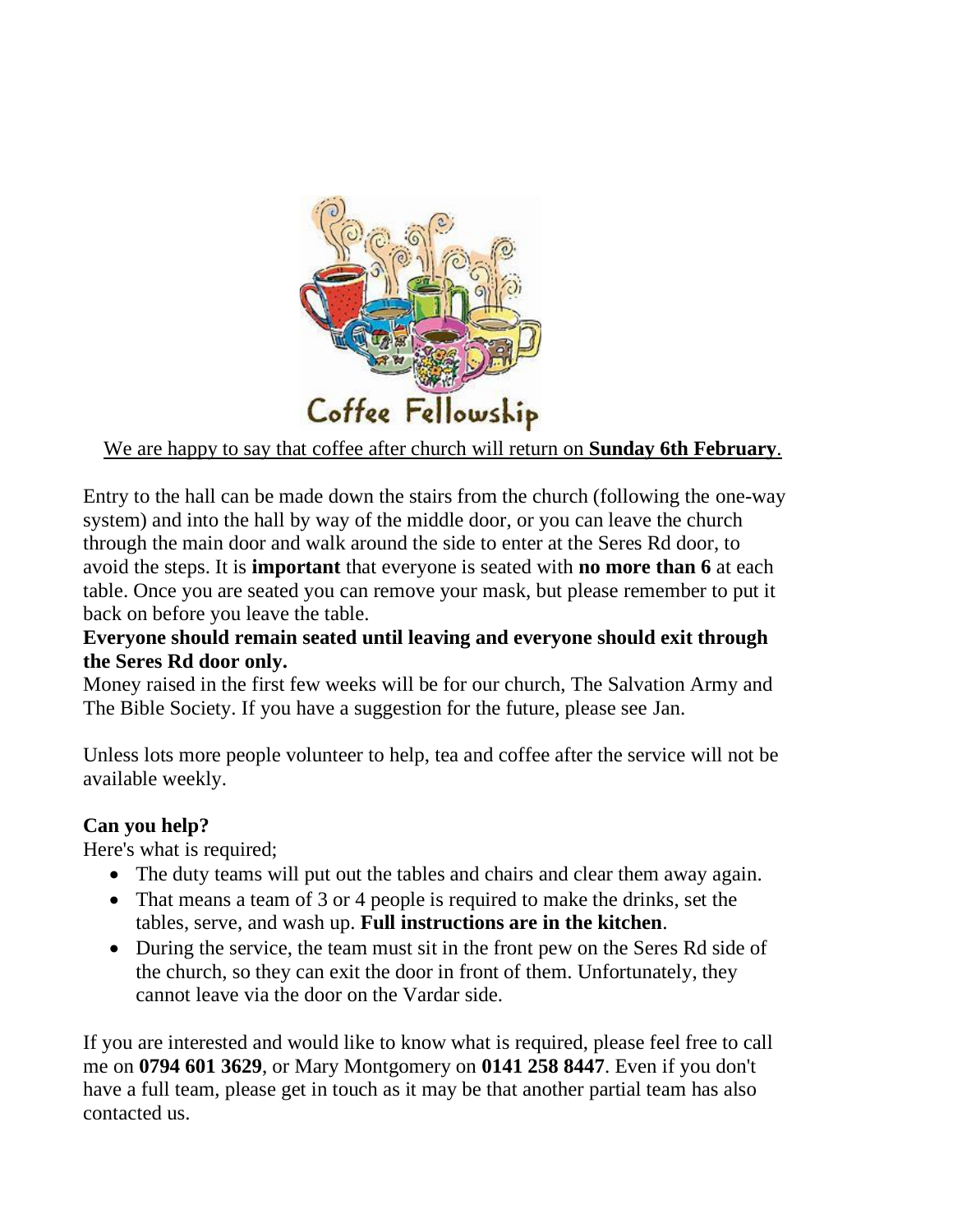Thank you so much for all those who have helped so far.

Aileen Montgomery

# A Message from the Boys Brigade



The BB are looking to send off the empty crisp packets they've been collecting for recycling at the end of the month.

They want to say a BIG thank you for all those who have been saving them up! If anyone has anymore, please can you drop them into the BB on a Friday night at the Seres Road door – social distance being practised – or get in touch at 128.bb@ntlworld if you have too many to carry! We'll let you know if this recycling project is financially worthwhile and if we will be starting all over again (basically Mrs Gordon wants them out of her front room!). Best wishes to everyone and thank you all for your support.

Regards Mark Gordon, Company Captain



 **You're invited! 'The Gathering'**

Christian Aid Scotland's flagship supporter event takes place on **Tuesday 22 February (10am-12pm).** For the second year in a row 'The Gathering' will be an online event open to supporters across the length and breadth of Scotland. Guest speakers this year include two members of Christian Aid's South Sudan team: **Yitna Tekaligne and Mbaraka Fazal.** 

South Sudan is a country hit hard by climate change conflict and Covid-19. Extreme flooding has resulted in crops and livestock being destroyed. Seven million people do not have enough to eat.

The Gathering will look ahead to Christian Aid Week 2022 (15-21 May) which focuses on our partners' work in Zimbabwe. You'll hear plenty of inspiring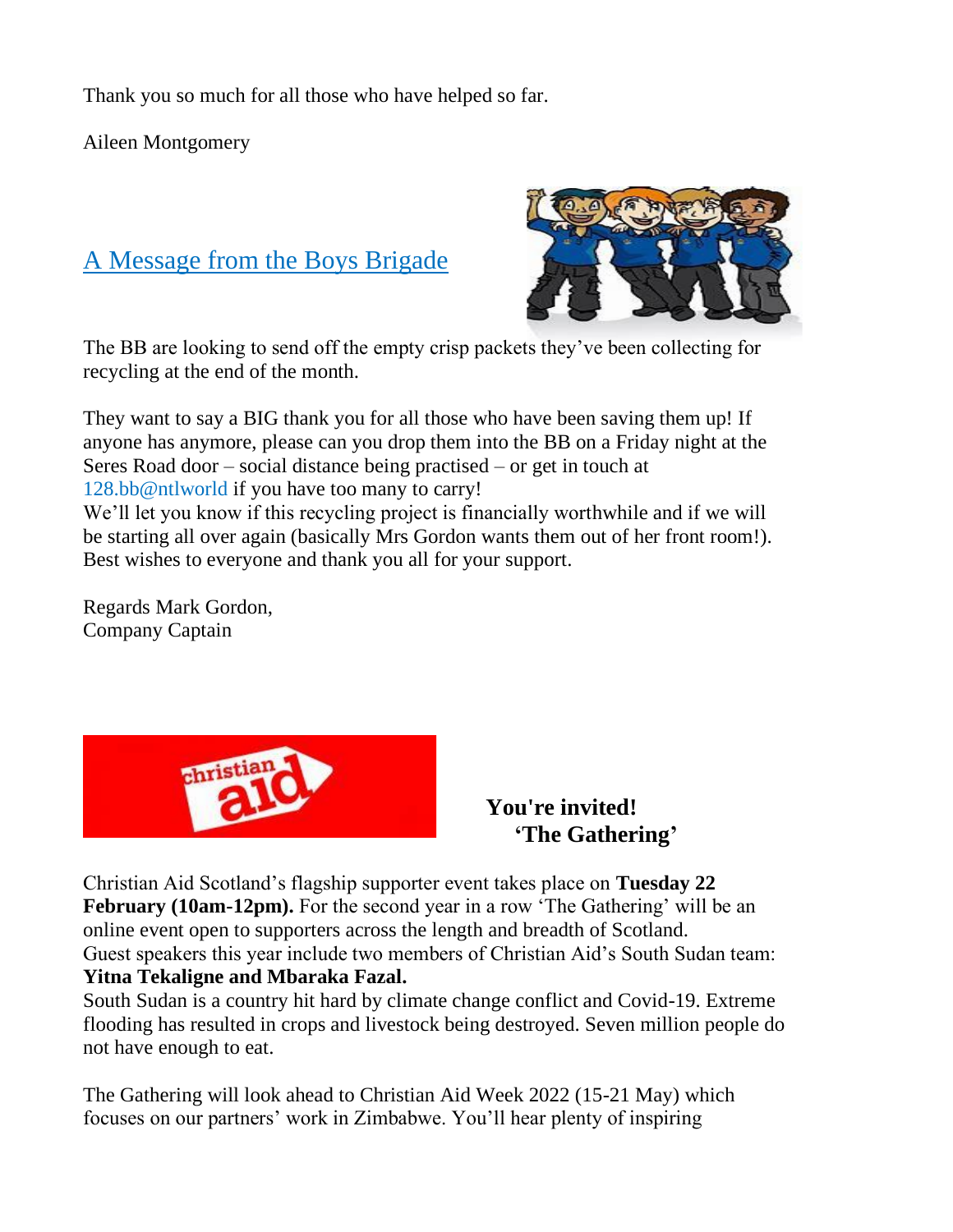fundraising ideas and have a chance to ask questions. We'll also bring you an update on the work we're doing in Afghanistan.

#### **To register to take part in The Gathering please email: edinburgh@christianaid.org.**

# **February Dates**

**1st** – **Finance Committee** meets **2 nd at 7pm – Events Committee** meets in Session Room **7th at 2.30pm** – **Book Group meets** (in person in the Session Room/Sanctuary) **8th at 2pm** – **Guild** meets in the sanctuary (in person) **16th/23rd** – **Joint Meeting of Kirk Session and Congregational Board**: probably on Zoom ; **7.30-8.30pm 22nd at 2pm** – **Guild** meets in the sanctuary (in person)

#### **Coming in March**

Service for the World Day of Prayer – **Friday 4th March** Elders' Conference organised by the Presbytery of Glasgow – **Saturday 5th March** Service with the celebration of Holy Communion – **Sunday 6th March**

#### **Pass it on.**

We'd be grateful if elders would print out and post a copy of this Newsletter to anyone in their district who does not have online access. If you are unable to do this please pass the names of those requiring print copy to Evelyn Wallace or Margaret Robertson. Postage costs will be refunded.

#### **CHURCH CONTACTS & INFORMATION**

**Minister - Rev Jan Mathieson** Telephone: 0141 579 9997 **E-mail:** JMathieson@churchofscotland.org.uk **Session Clerk - Margaret Robertson** Telephone: 07778148181 **E-mail**:margaretctrobertson@gmail.com **Website:** www.williamwoodparishchurch.org.uk

| <b>Safeguarding Contact: Minister /Neil Little</b> | <b>News Bulletin: Evelyn Wallace</b> |
|----------------------------------------------------|--------------------------------------|
| Web Page: Editor: Joan Black                       | <b>Facebook: Sarah Alexander</b>     |
| <b>Sunday School: Maureen McCulloch</b>            | <b>Media Team David Liddell</b>      |